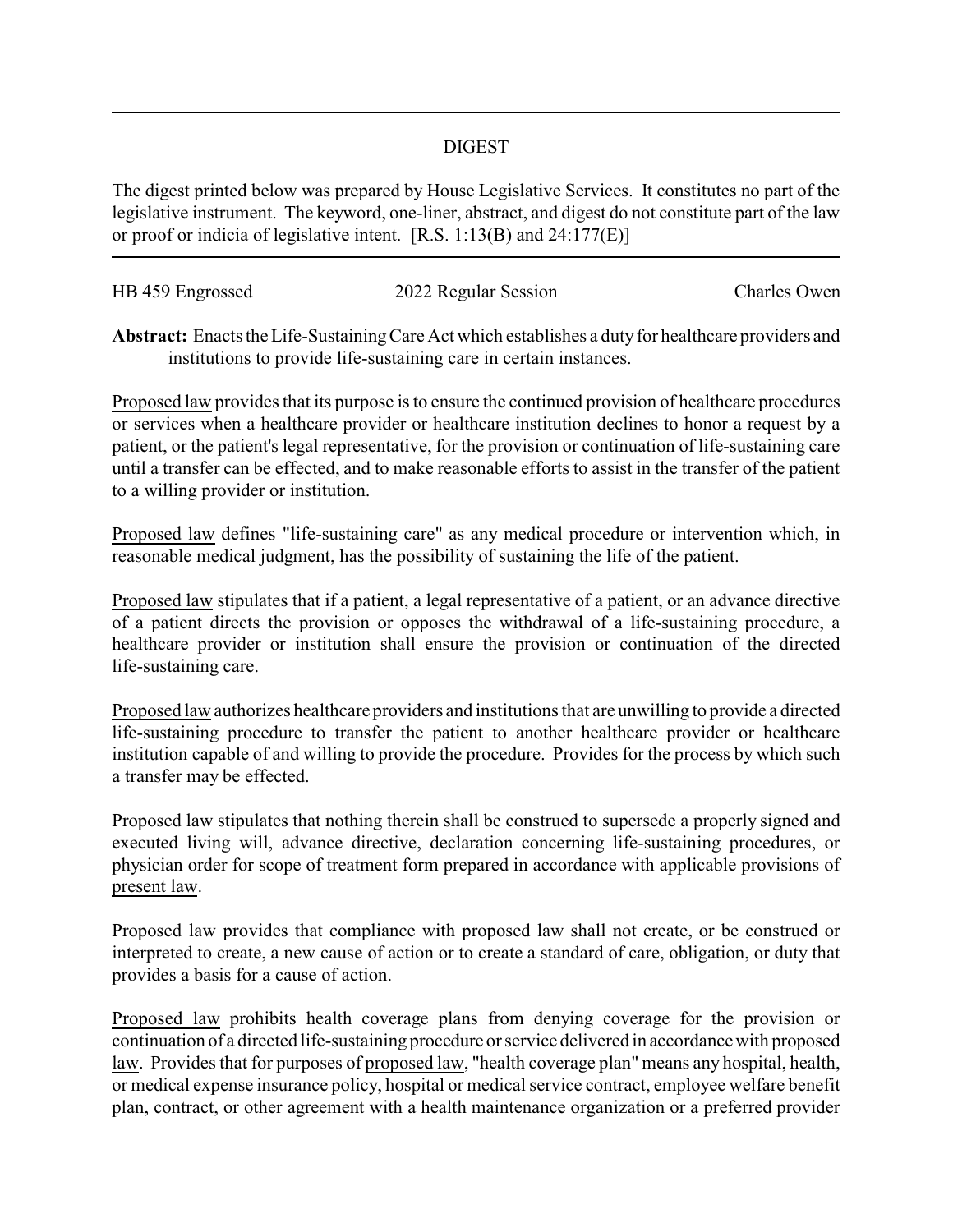organization, health and accident insurance policy, or anyother insurance contract of this type in this state.

Proposed law stipulates that when services provided to a patient for the provision or continuation of a directed life-sustaining procedure are not covered by any public or private health insurance coverage, payment for the services provided in accordance with proposed law shall remain the obligation of the patient.

(Adds R.S. 22:1054.2 and R.S. 40:1152.1-1152.6)

## Summary of Amendments Adopted by House

- The Committee Amendments Proposed by House Committee on Health and Welfare to the original bill:
- 1. Provide within the La. Insurance Code (Title 22 of present law) that no health coverage plan shall deny coverage for the provision or continuation of a directed life-sustaining procedure or service provided in accordance with proposed law.
- 2. Revise legislative findings and purpose language provided in proposed law.
- 3. Revise the definitions of "legal representative" and "life-sustaining procedure" provided in proposed law.
- 4. Revise proposed law pertaining to transfer of patients in instances in which a healthcare provider or healthcare institution is unwilling to provide a directed life-sustaining procedure pursuant to proposed law.
- 5. Stipulate that when services provided to a patient for the provision or continuation of a directed life-sustaining procedure are not covered by any public or private health insurance coverage, payment for the services provided in accordance with proposed law shall remain the obligation of the patient.
- 6. Stipulate that nothing in proposed law shall be construed to supersede a properly signed and executed living will, advance directive, declaration concerning life-sustaining procedures, or physician order for scope of treatment form prepared in accordance with applicable provisions of present law.